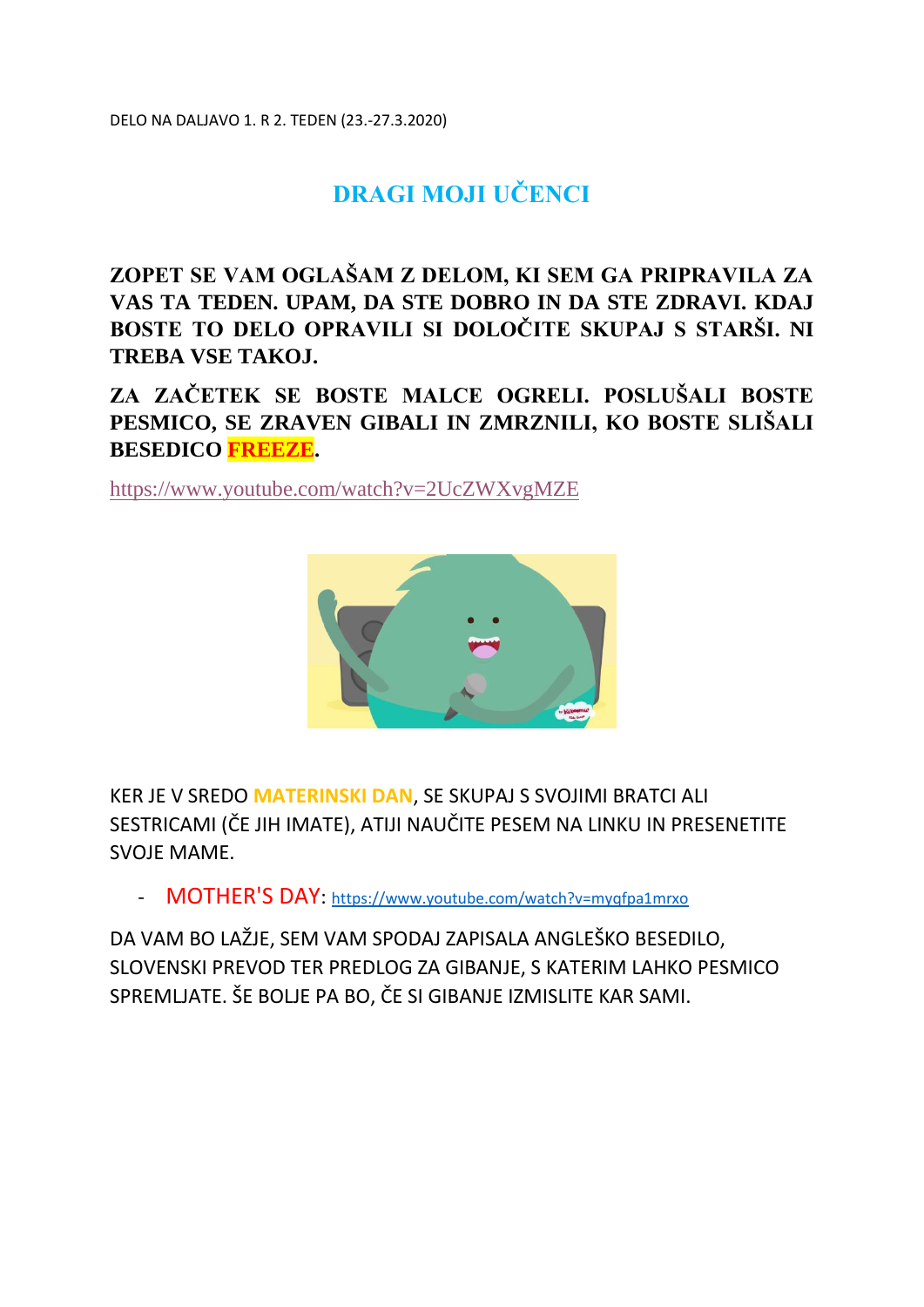#### **HAPPY MOTHER'S DAY – VESEL MATERINSKI DAN**

| <b>MOTHER'S DAY,</b><br><b>MOTHER'S DAY,</b><br><b>HAPPY MOTHER'S</b><br>DAY!        | <b>MATERINSKI DAN,</b><br><b>MATERINSKI DAN,</b><br><b>VESEL MATERINSKI DAN.</b>                                        | <b>ROKI OB BOKE IN SE V</b><br><b>RITMU PRESTOPATE</b><br>LEVO IN DESNO.    |
|--------------------------------------------------------------------------------------|-------------------------------------------------------------------------------------------------------------------------|-----------------------------------------------------------------------------|
| <b>HERE'S A GIFT</b><br><b>I'LL GIVE TO YOU</b><br><b>ON THIS MOTHER'S</b>           | TO JE DARILO,<br>KI TI GA PODARJAM,<br><b>NA TA MATERINSKI</b><br>DAN.                                                  | <b>S PRSTKI OBLIKUJETE</b><br>SRČEK IN GA NAVIDEZNO<br>PODARITE MAMICI.     |
| DAY.<br>I'LL CLEAN MY ROOM,<br>I'LL MAKE MY BED,<br><b>I'LL PUT MY TOYS</b><br>AWAY. | <b>POSPRAVIL BOM SVOJO</b><br>SOBO,<br><b>POSTILIAL BOM SVOJO</b><br>POSTELJO,<br><b>POSPRAVIL BOM SVOJE</b><br>IGRAČE. | NAVIDEZNO BRIŠETE<br>PRAH,<br>POSTILIATE POSTELIO<br>IN ZLAGATE IGRAČE.     |
| I'LL BE GOOD<br><b>JUST FOR YOU</b><br><b>ON THIS MOTHER'S</b><br>DAY.               | <b>PRIDEN BOM,</b><br>SAMO ZATE,<br>NA TA MATERINSKI DAN.                                                               | <b>ROKI POD BRADO IN</b><br>NASMEŠEK,<br>POKAŽETE S KAZALCEMA<br>NA MAMICO. |
|                                                                                      | POTEM SE PESMICA ŠE<br><b>ENKRAT PONOVI.</b>                                                                            |                                                                             |

### **NA SPODNJIH LINKIH SO IDEJE, KAJ LAHKO IZDELATE DOMA ZA MAMIN PRAZNIK:**

- <http://krokotak.com/2020/01/heart-flower-craft/>
- <http://krokotak.com/2013/02/bouquet-for-mom/>

SEVEDA PA LAHKO IZDELATE TUDI KAJ DRUGEGA PO VAŠI ŽELJI. ZELO BOM VESELA, ČE MI NA MOJ ELEKTRONSKI NASLOV [cirila.k@gmail.com](mailto:cirila.k@gmail.com) POŠLJETE **FOTOGRAFIJE VAŠIH IZDELKOV IN MOGOČE TUDI POSNETEK** »TOČKE«, KI STE JO PRIPRAVILI ZA MAMIN PRAZNIK.